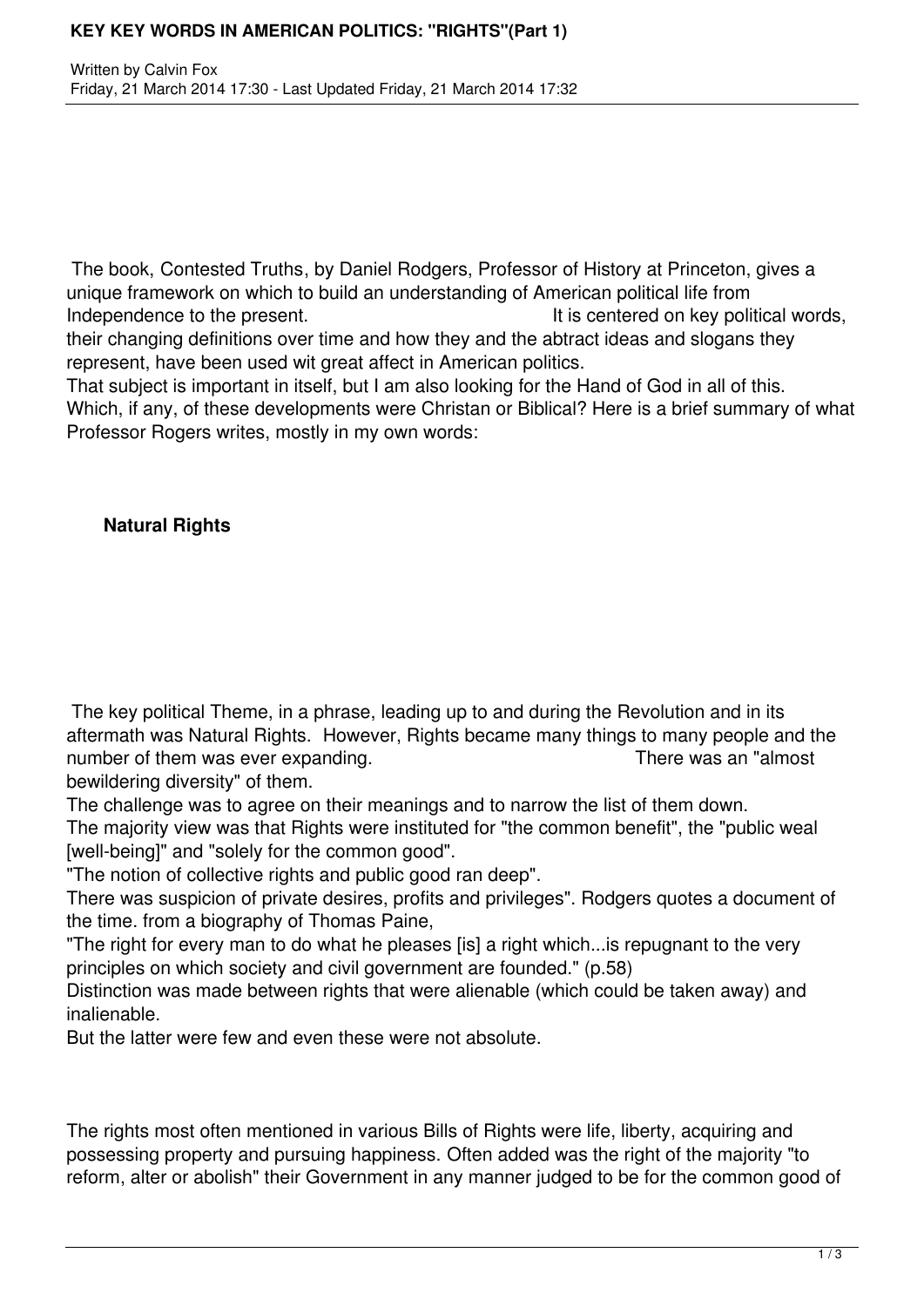## **KEY KEY WORDS IN AMERICAN POLITICS: "RIGHTS"(Part 1)**

Written by Calvin Fox Friday, 21 March 2014 17:30 - Last Updated Friday, 21 March 2014 17:32

all. But even the inalienable Rights of Life or liberty could be forfeited by crime or treason and private property could be taxed, condemned or claimed for public uses.

Talk of Rights was divisive for many States and by the turn of the of the Century focus was increasingly on the words of the original Constitution as the Law of the Land. The Bill of Rights as a document was actually neglected for at least 50 years. However, the Declaration of Independence, although

not part of the Consitution, became a powerful political tool in the first half of the next (19th) Century.

By the 1830's, it became an important part of a revival of Natural Rights talk raised by marginal groups, mostly artisans and laborers (the lower working class) who believed they were not getting the same benefits of the new Nation as the land owners and powerful business owners were.

Labor was now a market commodity with its control out of the hand of farmers and wage earners.

A movement of radical outsider activists rose up against the powerful and the wealthy (mostly privileged white property and capital owning men).

The Activisits believed the republican priciples they had fought the War for were being betrayed. Their cry was for the Rights spelled out in the Declaration of Independence.

Equal rights meant not only "of" life, liberty and happiness but "for" life, liberty and happiness. The latter meant equal access to the rightful means of sustenance and education for happiness. The most concern and debate was over "Property Rights" and

"property" was expanded to include a person's time and labor.

The latter was an especially hot subject: a worker, the Reformers insisted, had the right to the benefits that came from his work.

This was a "natural" Right:

God had created and given the earth to all for the common, reasonably equal, wealth and benefit of all.

The enemies of this natural order were the Elite who were becoming wealthy and powerful through their banks, corporations and "wage slavery".

Ironically, Slave holders (and Slave labor) was not included in this subject by most people at the time.

The hot button issue for would-be Abolitionists of the period was not Property, but Liberty. It was this group of Crusaders who made the most of the Declaration. It became their Bible, their absolute Ultimate Authority on the subject of Liberty, higher than the Constitution.

Abraham Lincoln regarded it that way, as did the later 19th Century Leaders of the Feminist and Suffragette Movement for the Rights of Women.